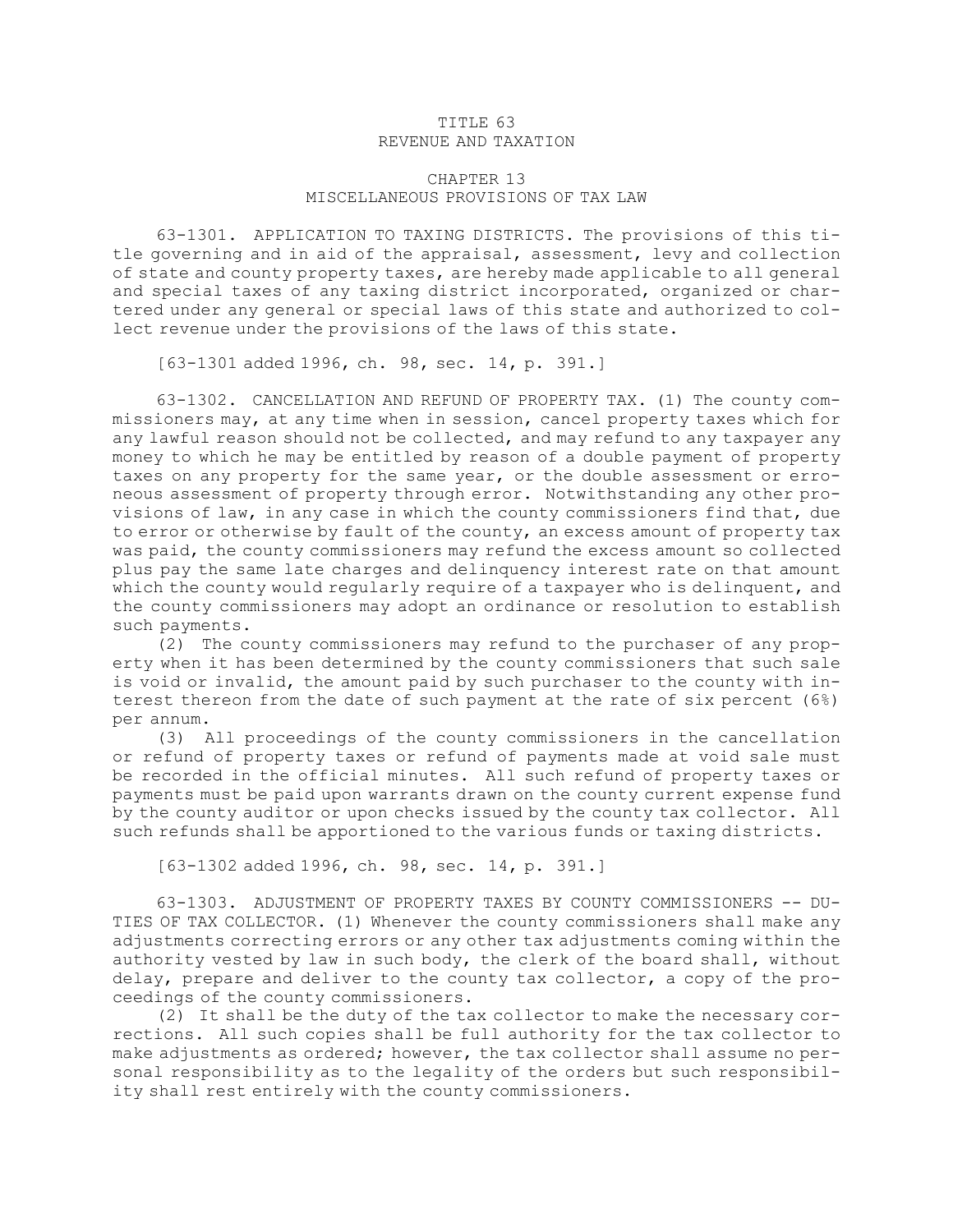[63-1303 added 1996, ch. 98, sec. 14, p. 391.]

63-1304. ADJUSTMENT OF LATE CHARGES OR INTEREST. The county commissioners of any county within the state of Idaho may, by resolution, authorize the county tax collector to make adjustments of late charges, interest and fees, not to exceed the designated limit as set by the county commissioners, in order to facilitate the collection of property taxes.

[63-1304 added 1996, ch. 98, sec. 14, p. 391.]

63-1305. REFUND OR CREDIT OF PROPERTY TAXES BY ORDER OF COURT OR BOARD OF TAX APPEALS. (1) When any court or the board of tax appeals orders <sup>a</sup> refund of any property taxes imposed under chapters 1 through 17, [title](https://legislature.idaho.gov/statutesrules/idstat/Title63/) 63, the county commissioners of the county or counties which collected the taxes may either refund taxes or apply the amount to be refunded as <sup>a</sup> credit against taxes due from the taxpayer in the following year. The county commissioners may use <sup>a</sup> combination of both <sup>a</sup> payment and <sup>a</sup> credit to effect the refund.

(2) As used in this section, "refund" includes property tax described in subsection (1) of this section found by the court or the board of tax appeals to have been overpaid and not lawfully due, interest due on the refund of such tax, costs and other amounts ordered paid by <sup>a</sup> court or the board of tax appeals.

(3) In the event <sup>a</sup> refund is paid, payments must be made by warrants drawn on the county's current expense fund by the county auditor. The auditor shall apportion the amount of property taxes cancelled as credit to the tax collector. The auditor shall charge the various funds and taxing districts with their proportionate share of the refund and credit the current expense account.

(4) If <sup>a</sup> credit is given the following year, the credit shall be allowed against actual property taxes assessed to the taxpayer by the taxing districts which received the taxes ordered to be refunded.

(5) Amounts equal to the refunds or credits allowed in this section may be included in amounts certified pursuant to sections [63-802](https://legislature.idaho.gov/statutesrules/idstat/Title63/T63CH8/SECT63-802) through [63-807](https://legislature.idaho.gov/statutesrules/idstat/Title63/T63CH8/SECT63-807), Idaho Code, but shall not be <sup>a</sup> part of the operating budget within the meaning of section [63-802](https://legislature.idaho.gov/statutesrules/idstat/Title63/T63CH8/SECT63-802), Idaho Code.

[63-1305 added 1996, ch. 98, sec. 14, p. 392.]

63-1305C. TAXATION AND REFUND OF PROPERTY TAXES COLLECTED ON A TAX EX-EMPT PROPERTY. (1) It is the intent of the legislature that property that is being constructed or renovated to fulfill <sup>a</sup> purpose that is exempt from taxation under the constitution or the laws of Idaho shall not be subject to property tax during the period of construction or renovation preparatory to its completion for <sup>a</sup> tax exempt use.

(2) <sup>A</sup> property owner may apply to the board of county commissioners for <sup>a</sup> provisional property tax exemption at the time that <sup>a</sup> building permit is applied for or at the time that construction or renovation of the property begins, whichever is earlier, or at any time thereafter during construction or renovation of the property. If the board of county commissioners finds that the intended use of the property, once construction or renovation has been completed, qualifies for <sup>a</sup> property tax exemption under the constitution or the laws of the state of Idaho, it shall grant <sup>a</sup> provisional property tax exemption, conditioned on the achievement of the intended tax exempt purpose. Any property with <sup>a</sup> provisional property tax exemption shall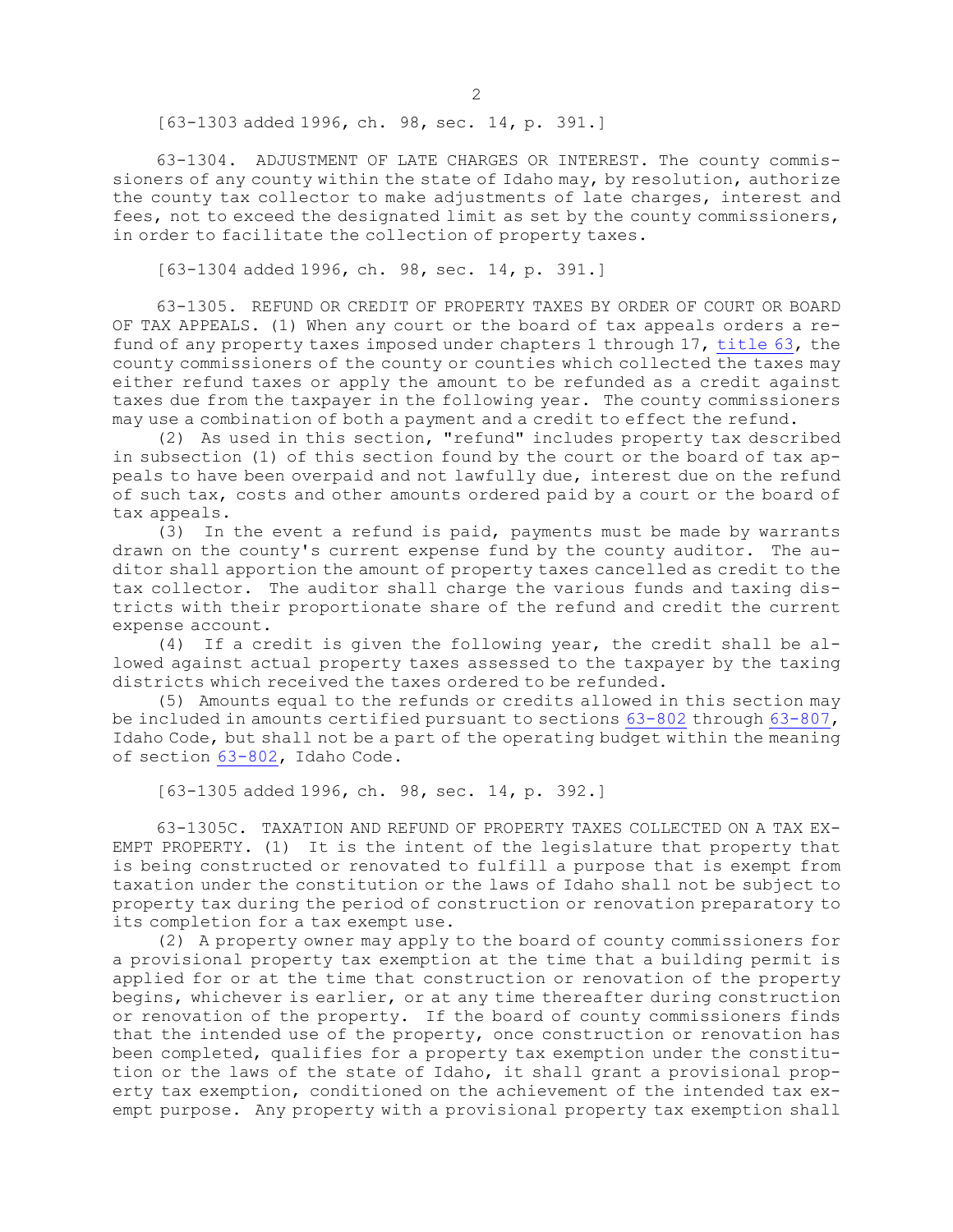not be included on the county assessor's new construction roll, and no taxes shall be assessed on the property during the period of its exemption.

(3) Once construction or renovation of <sup>a</sup> property with <sup>a</sup> provisional property tax exemption has been completed, the board of county commissioners shall review the tax exempt status of the completed property. In the event that the property does not qualify for <sup>a</sup> tax exemption, the board of county commissioners shall revoke the provisional property tax exemption and the property owner shall be liable for back taxes that would have been due on the property during construction, if not for the granting of the provisional property tax exemption. Property that is actually used for its intended tax exempt purpose shall be granted <sup>a</sup> property tax exemption by the board of county commissioners, if such approval is required under section [63-602](https://legislature.idaho.gov/statutesrules/idstat/Title63/T63CH6/SECT63-602), Idaho Code.

(4) In the event that property taxes have been assessed and collected on <sup>a</sup> property during the time that it qualified for <sup>a</sup> provisional property tax exemption and whose owner applied for <sup>a</sup> provisional property tax exemption during construction or renovation, the property owner may apply to the board of county commissioners for <sup>a</sup> refund of the property taxes within five (5) years of the payment of such taxes. The board of county commissioners shall order <sup>a</sup> refund of any property taxes imposed on <sup>a</sup> tax exempt property. The county commissioners shall refund the collected taxes to the owner within forty-five (45) days of <sup>a</sup> finding by the county commissioners or of an order by the board of tax appeals or <sup>a</sup> court that the taxes should not have been collected on the property. If the property is only partially exempt, the county commissioners may apply the amount to be refunded as <sup>a</sup> credit against taxes due from the taxpayer in the following year or may use <sup>a</sup> combination of both <sup>a</sup> payment and <sup>a</sup> credit to effect the refund.

(5) As used in this section, "refund" includes property tax described in subsection (4) of this section found by the county commissioners, the board of tax appeals or <sup>a</sup> court to have been overpaid and not lawfully due, interest due on the refund of such tax, costs and any other amounts ordered paid by <sup>a</sup> court or the board of tax appeals.

(6) In the event <sup>a</sup> refund is paid, payments must be made by warrants drawn on the county's current expense fund by the county auditor. The auditor shall apportion the amount of property taxes canceled as credit to the tax collector. The auditor shall charge the various funds and taxing districts with their proportionate share of the refund and credit the current expense fund.

(7) If <sup>a</sup> credit is given the following year, the credit shall be allowed against actual property taxes assessed to the taxpayer by the taxing districts that received the taxes being refunded.

(8) Amounts equal to the refunds or credits allowed in this section may not be included in amounts certified pursuant to sections [63-802](https://legislature.idaho.gov/statutesrules/idstat/Title63/T63CH8/SECT63-802) through [63-807](https://legislature.idaho.gov/statutesrules/idstat/Title63/T63CH8/SECT63-807), Idaho Code.

[63-1305C, added 2018, ch. 194, sec. 1, p. 430.]

63-1306. PROCEDURE AND PROOF OF PAYMENT. (1) No procedure or action relating to the appraisal or assessment of property or the collection of property taxes is illegal on account of informality.

(2) Proof of payment of property taxes shall be the sole responsibility of the taxpayer.

[63-1306 added 1996, ch. 98, sec. 14, p. 392.]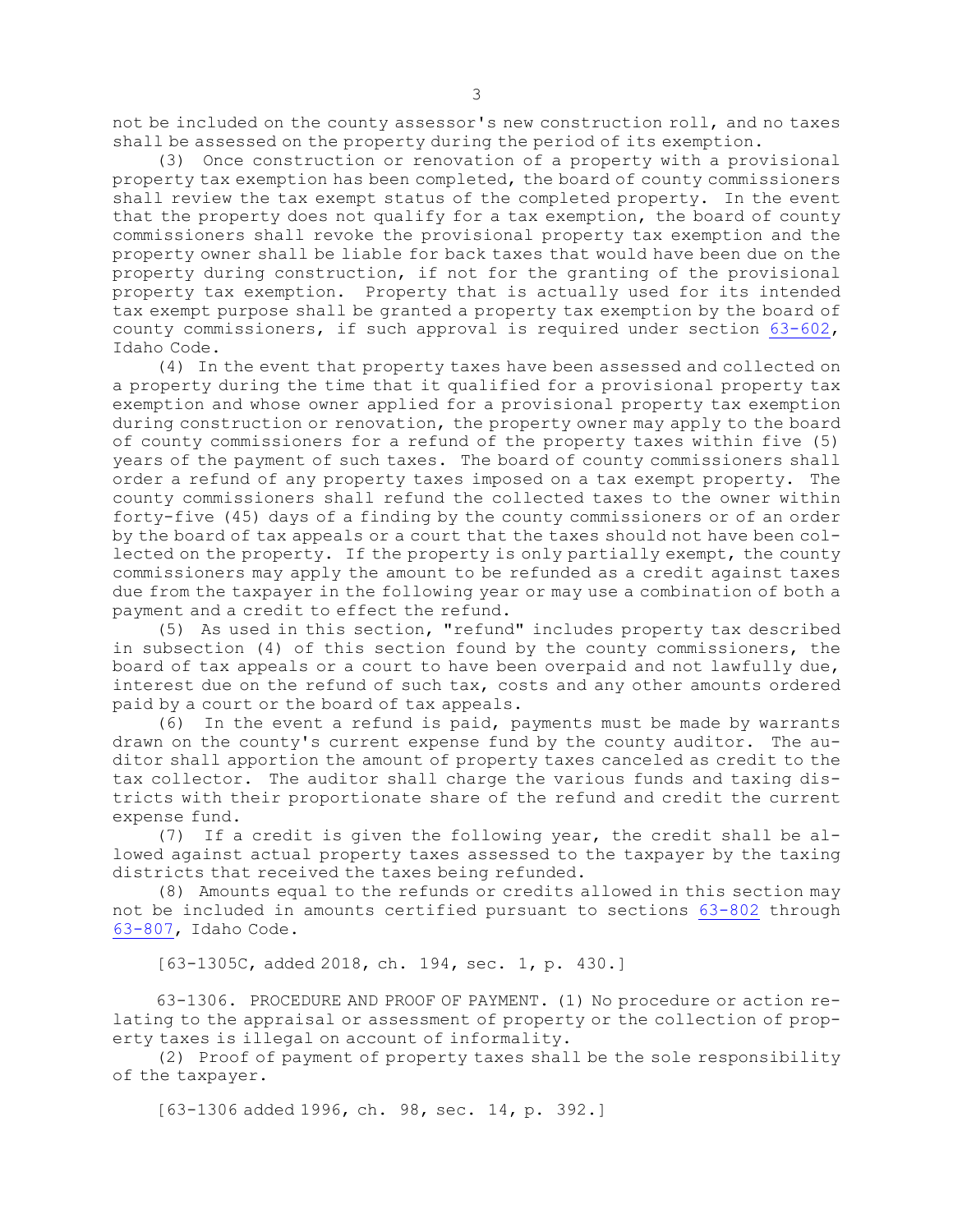63-1307. TRANSMISSION OF FUNDS TO STATE TREASURER. All moneys required under the provisions of this title to be transmitted to the state treasurer shall be transmitted at the expense of the county.

[63-1307 added 1996, ch. 98, sec. 14, p. 392.]

63-1308. PROPERTY TAX PAID UNDER PROTEST -- APPORTIONMENT -- ACTION FOR RECOVERY. (1) All property taxes paid under protest shall be apportioned as other property taxes are apportioned.

(2) An action against <sup>a</sup> county, an officer, or officer de facto, for property taxes or money paid to such county, officer, or officer de facto under protest, or seized by such officer, in his official capacity as <sup>a</sup> collector of taxes, and which it is claimed ought to be refunded, shall be commenced within sixty (60) days after such payment or seizure.

[63-1308 added 1996, ch. 98, sec. 14, p. 392.]

63-1309. SPECIAL TAXING DISTRICT OR BOND PROPOSAL DEFEATED IN ELECTION BARS SUBSEQUENT ELECTIONS FOR SPECIFIED TIME -- EXCEPTION -- BOARD OF EDU-CATION MAY CONDUCT ELECTION -- MUNICIPALITIES, WATER OR SEWER DISTRICTS MAY CONDUCT BOND ELECTION. If any election has been held for the formation of any special taxing district, or for the approval of any bond issue or other proposal which would have resulted in <sup>a</sup> property tax levy, and the proposal submitted at such election was defeated, no subsequent election shall be held within two (2) months from and after the date of such prior election for the same or <sup>a</sup> similar purpose in any district which includes any part of the area which was affected by the prior election. In the event any school building is destroyed or rendered unusable for school purposes by reason of fire, flood or other catastrophe, and <sup>a</sup> school bond election for the purpose of the replacement of such building is prohibited by the provisions of this section or by the provisions of section [34-106](https://legislature.idaho.gov/statutesrules/idstat/Title34/T34CH1/SECT34-106), Idaho Code, the state board of education shall have the power to authorize an election for such purpose by order based upon <sup>a</sup> finding of such facts. The provisions of this section shall not apply to school elections held solely for determining property tax levies for general school purposes not involving the issuance of bonds. This time requirement between elections shall not apply to municipalities or water and/or sewer districts when bond issues are being proposed for the installation or improvement of water supply systems or public sewerage systems which have been deemed necessary by the Idaho state board of health and welfare to bring such system or systems in conformance with state statutes or rules of the state board of health and welfare.

[63-1309 added 1996, ch. 98, sec. 14, p. 392; am. 2009, ch. 341, sec. 144, p. 1064.]

63-1310. DESTRUCTION OF PERSONAL PROPERTY. In the event of the destruction of personal property by fire, flood or other natural disaster after the first day of January of any year the lien of the personal property tax shall attach to and follow any insurance that may be upon said property and the insurer shall pay to the county tax collector from the insurance money all property taxes, late charges, interest and costs incurred that may be due unless cancelled by the county commissioners.

[63-1310 added 1996, ch. 98, sec. 14, p. 393.]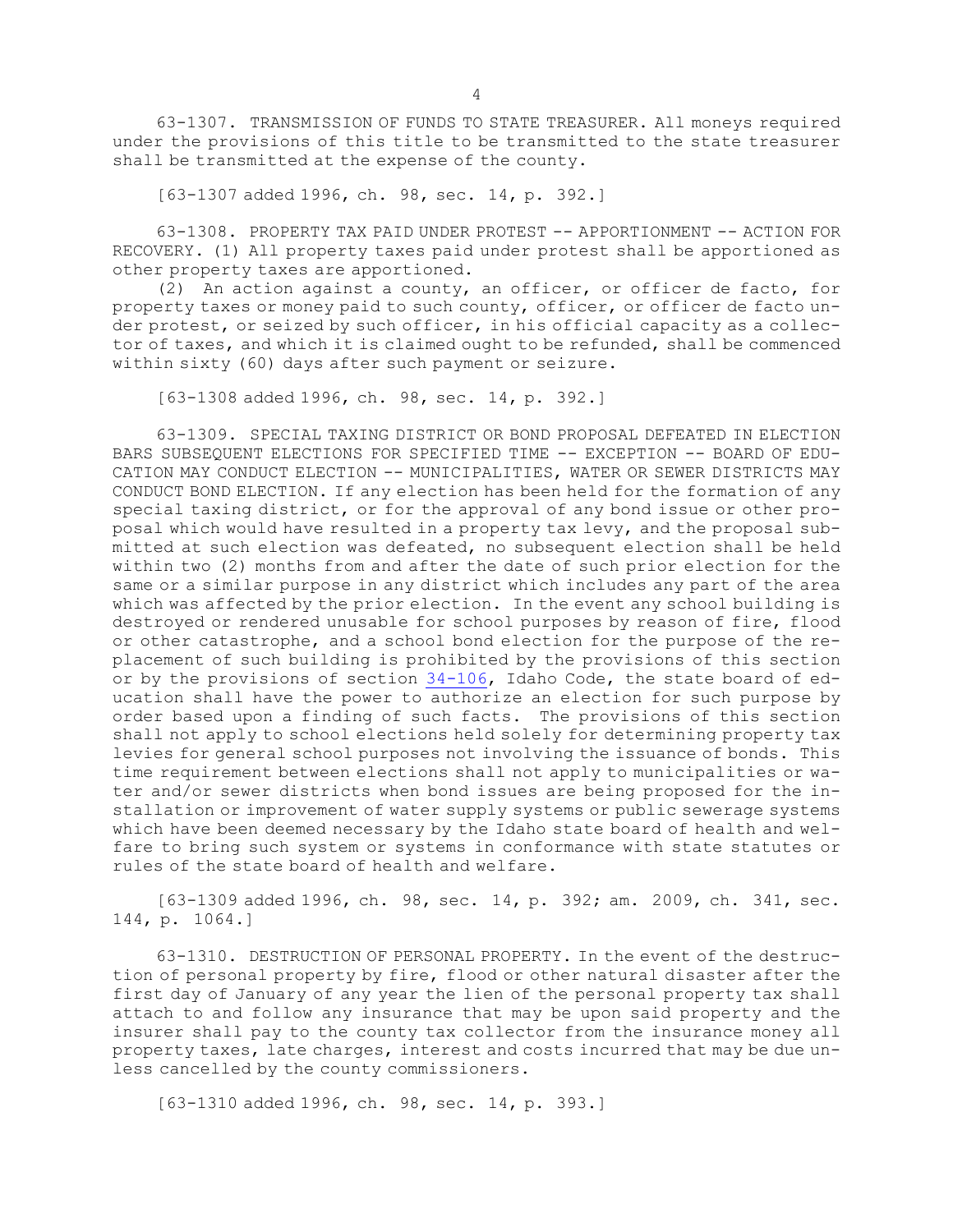63-1311. FEES FOR SERVICES. (1) Notwithstanding any other provision of law, the governing board of any taxing district may impose and cause to be collected fees for those services provided by that district which would otherwise be funded by property tax revenues. The fees collected pursuant to this section shall be reasonably related to, but shall not exceed, the actual cost of the service being rendered.

(2) No charge, other than property taxes shall be included on <sup>a</sup> tax notice unless the taxing district placing such charge has received approval by the board of county commissioners to place such charge on the tax notice and meets the criteria set forth in section [63-902](https://legislature.idaho.gov/statutesrules/idstat/Title63/T63CH9/SECT63-902), Idaho Code.

[63-1311, added 1996, ch. 98, sec. 14, p. 393; am. 1997, ch. 117, sec. 35, p. 333.]

63-1311A. ADVERTISEMENT OF AND HEARING ON FEE INCREASES. No taxing district may make <sup>a</sup> decision approving <sup>a</sup> fee increase that is in excess of five percent (5%) of the amount of the fee last collected or <sup>a</sup> decision imposing <sup>a</sup> new fee, unless it first holds <sup>a</sup> hearing upon such proposed fee increase or fee imposition at <sup>a</sup> regular or special meeting of the district's governing body and after it gives public notice of such hearing in the manner provided in this section. Any taxing district that is required to hold <sup>a</sup> hearing and give public notice of the hearing as provided in this section, and which fails to do so, shall have the validity of all or <sup>a</sup> portion of the fee increase that it collects be voidable.

The taxing district shall give public notice of its intent to make <sup>a</sup> decision on <sup>a</sup> proposed fee increase, that is in excess of five percent (5%) of the amount of fees last collected prior to such decision, or <sup>a</sup> decision to impose <sup>a</sup> new fee by giving public notice either by advertising in at least one (1) newspaper as defined in section [60-106](https://legislature.idaho.gov/statutesrules/idstat/Title60/T60CH1/SECT60-106), Idaho Code, or by holding three (3) public meetings in three (3) different locations in the district or by <sup>a</sup> single mailing notice to all district residents, providing that the same information is given and providing the meeting shall be held not less than seven (7) days after mailing of the notice. An advertisement used to satisfy the requirements of this section shall be run once each week for the two (2) weeks preceding the week during which the hearing required by this section will be held. The advertisement shall state that the taxing district will meet on <sup>a</sup> certain day, time and place fixed in the advertisement, for the purpose of hearing public comments regarding any proposed fee increase beyond the limits prescribed by this section, or imposition of <sup>a</sup> new fee and to explain the reasons for such action.

[63-1311A, added 1997, ch. 117, sec. 36, p. 333; am. 2007, ch. 159, sec. 1, p. 482.]

63-1312. MUNICIPAL PROPERTY TAXES -- NOTIFICATION OF VALUATION. (1) Prior to the fourth Monday of March of the current year the county auditor must notify every taxing district or authority, other than school districts, of the total taxable valuation of all the taxable property situated within such districts for the preceding calendar year for the purpose of assisting such governing authorities in their determination of tax rates to be levied for the current year and other informational purposes.

(2) Prior to the first Monday in August the auditor of each county in the state shall notify the state tax commission and the clerk of each taxing unit in his county of the taxable valuation of all the taxable property situ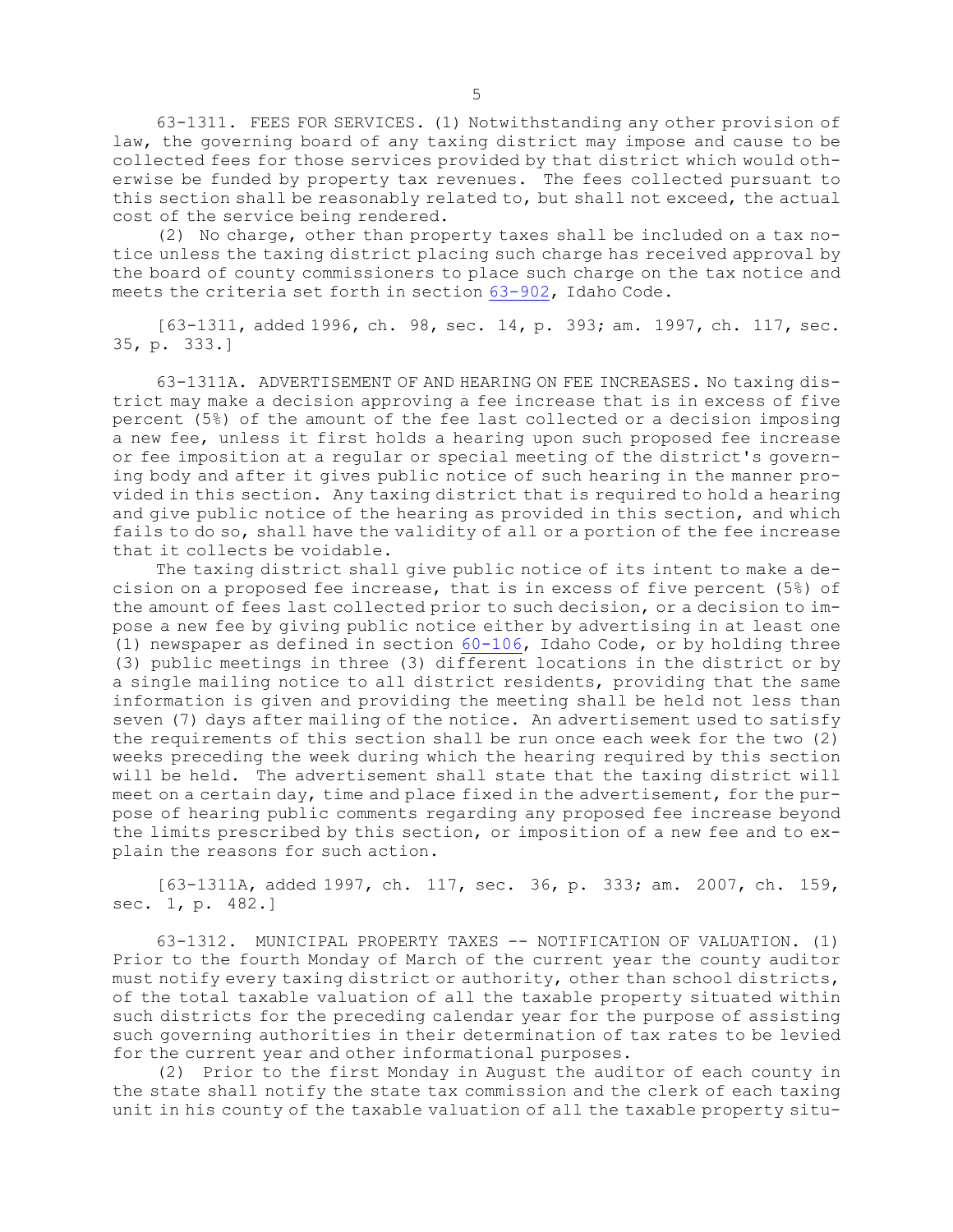ated within that taxing district from the property roll for the current year, from the operating property roll for the previous year, from the prior year's actual or current year's estimated subsequent property roll and missed property roll, and the amount of value subject to occupancy tax notwithstanding exemptions authorized in [chapter](https://legislature.idaho.gov/statutesrules/idstat/Title63/T63CH6) 6, title 63, Idaho Code, for the previous year.

(3) The auditor shall furnish the valuation from the current operating property roll upon receipt from the state tax commission.

(4) Subsequent to the notification of the county auditor of revenues sufficient to cover expenses as provided in section [50-2903](https://legislature.idaho.gov/statutesrules/idstat/Title50/T50CH29/SECT50-2903)(5), Idaho Code, taxable value as used in this section shall also include the value that exceeds the value of the base assessment roll for the portion of any taxing district within <sup>a</sup> revenue allocation area.

[63-1312 added 1996, ch. 98, sec. 14, p. 393; am. 2002, ch. 143, sec. 8, p. 404; am. 2012, ch. 38, sec. 5, p. 117; am. 2016, ch. 13, sec. 1, p. 15.]

63-1313. LIMITATION ON PROPERTY TAXES -- VALUE OF REAL AND PERSONAL PROPERTY -- SPECIAL TAX LEVIES.

(1) (a) Except as provided in section [63-802](https://legislature.idaho.gov/statutesrules/idstat/Title63/T63CH8/SECT63-802), Idaho Code, during any one (1) tax year, the maximum amount of all property taxes from all sources on any property subject to appraisal, assessment, and property taxation within the state of Idaho shall not exceed one percent (1%) of the market value for assessment purposes of such property, including the current market values of all residential improvements, notwithstanding any exemption of <sup>a</sup> portion of such values from property taxation.

(b) The limitation provided for in paragraph (a) of this subsection shall not apply to property taxes or special assessments to pay the principal of and the interest and redemption charges on any indebtedness incurred prior to the time this section becomes effective, nor shall the limitation provided for in paragraph (a) of this subsection apply to property taxes to pay the principal of and the interest and redemption charges on any indebtedness incurred on or after November 7, 1978, as prescribed by the constitution of the state of Idaho, nor shall the limitation provided for in paragraph (a) of this subsection apply to special assessments levied on or after November 7, 1978, as provided by law.

(2) The market value for assessment purposes of real and personal property subject to appraisal by the county assessor shall be determined by the county assessor according to the rules prescribed by the state tax commis-sion, as provided in section [63-208](https://legislature.idaho.gov/statutesrules/idstat/Title63/T63CH2/SECT63-208), Idaho Code, but where real property is concerned it shall be the actual and functional use of the real property. All taxable property shall be annually appraised or indexed to reflect that valuation.

[63-1313 added 1996, ch. 98, sec. 14, p. 394.]

63-1314. COSTS FOR PROFESSIONAL SERVICES TO BE LIEN ON PROPERTY. Costs and fees for professional services incurred by the county in the collection of property taxes are <sup>a</sup> perpetual lien on the property and may be attached to the property taxes, current and delinquent.

Such professional services shall include, but not be limited to, attorney fees and title searches.